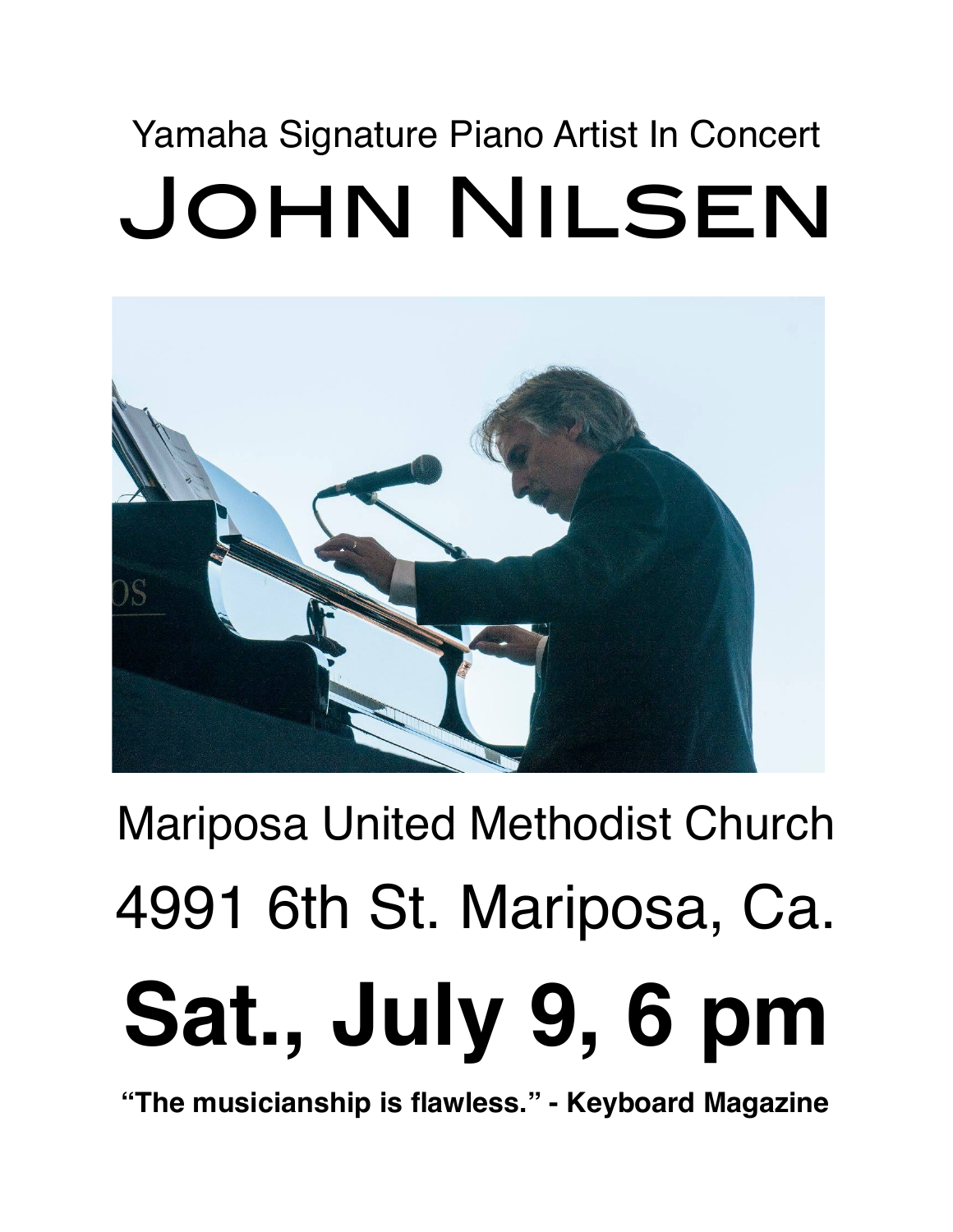John Nilsen ShortBio 2022

John Nilsen was born in Seattle, Washington in 1956. The Nilsen family moved to Portland, Oregon, USA in 1960. Nilsen began studying classical piano from his mother at age six. Continuing his musical education, he began playing guitar at age fourteen. John moved to Ashland, Oregon in 1974 to attend Southern Oregon College (Southern Oregon University). Nilsen graduated in 1979 with a Bachelor of Arts in English, and was honored by the institution in 1995 in recognition of his outstanding achievements, dedicated efforts and leadership in the field of the performing arts with the Distinguished Alumnus Award, the most prestigious award bestowed upon Southern Oregon University graduates. An accomplished pianist, guitarist, composer, lyricist and vocalist, Nilsen was also selected to be a Yamaha Signature Piano Artist in November, 2021.

Nilsen founded the Magic Wing recording label in 1987. The label has a catalog of eighteen successful titles, each with international distribution. Before founding Magic Wing, John recorded three successful solo piano records on LA's, Eagle Records from 1983 to 1985. He has released seventeen on his own Magic Wing label with fifteen other CDs licensed in countries including Germany, Great Britain, The Philippines, Canada, Taiwan and Singapore bringing reported total record sales to well over one million copies sold. Few independent recording artists claim such success. Having performed in Europe, Asia and all fifty U.S. States countless times, John Nilsen has two hundred and fifty of his compositions and musical arrangements receiving BMI royalties world wide. *Foreign Films* was released August 23, 2019 and emphasizes Nilsen's superb piano compositions with orchestral backing. Several piano solos sit alongside others with a string quartet providing backing. All eighteen tracks make the listener feel as though they're listening to a motion picture soundtrack. Nilsen is currently recording his 21st CD.